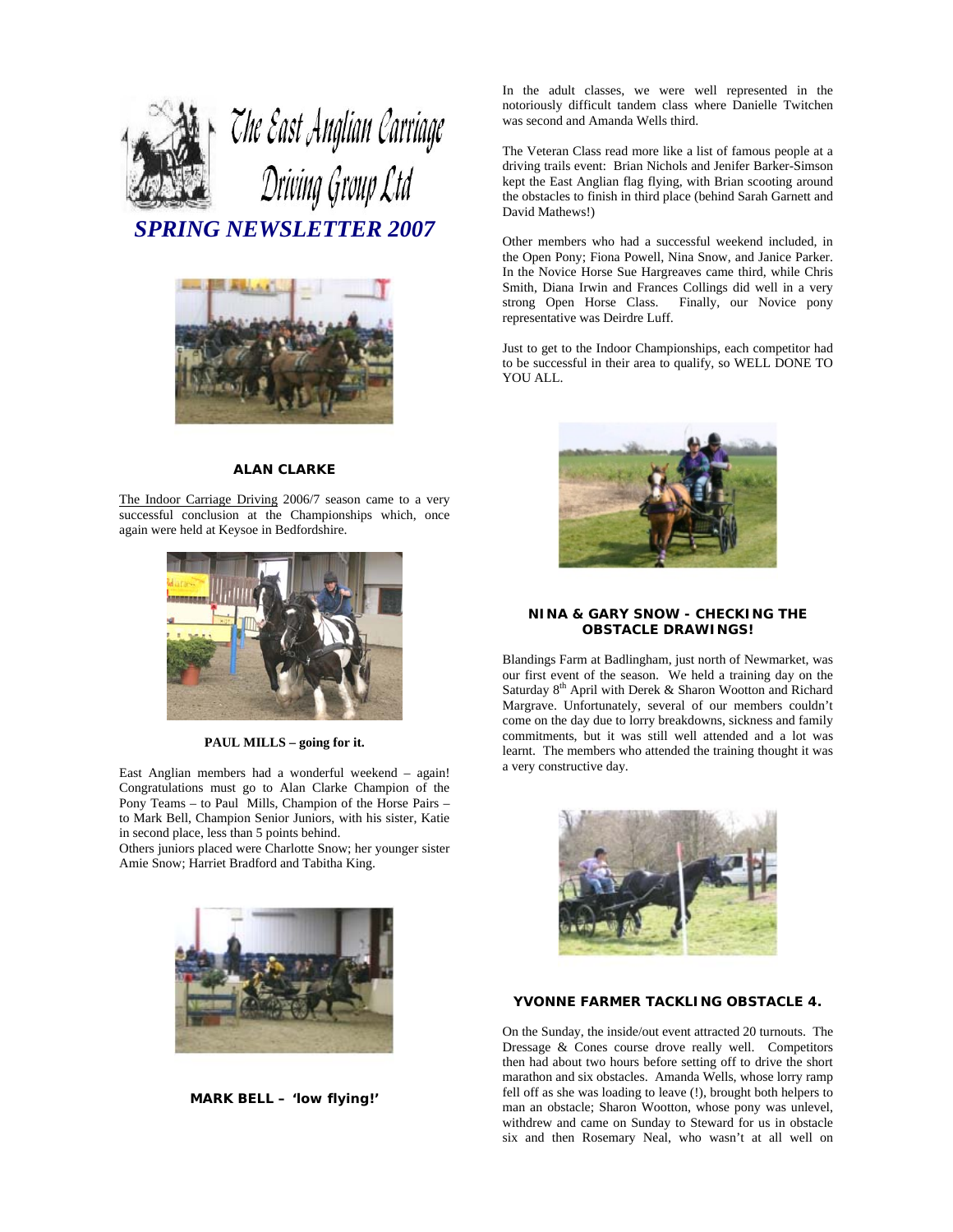Saturday but felt better on Sunday, stewarded for us on Obstacle five. Without these stalwarts, we would not have had enough stewards to be able to use all the obstacles. The beautifully constructed obstacles all drove without mishaps, even the water, although some ponies were deeply suspicious!

For the first time at one of our smaller events, it was decided to arrange for a Snack Wagon to be on site. This was appreciated by all, so hopefully they will come back to our next event at Blandings, on Saturday  $26<sup>th</sup>$  & Sunday  $27<sup>th</sup>$ May. So please support them.



#### **ROGER DRIVER (the driver), WITH TABITHA KING IN THE BACKGROUND**

Louise Garget and her family have spent a considerable amount of time over the winter, making additions to the obstacles, dressage arenas, and cones course. Blandings Farm now offers excellent facilities, which can be hired for training. We were very lucky with the weather, and everyone had a lovely weekend.

You can find the results on our Web Site: www.eacdg.org.uk

*The Junior Easter Camp was once again held at the Unicorn Trust. Quite a few of our Junior members went to the Camp, which is why we were missing some competitors for the Blandings Event. It was very successful and very well attended by youngsters from all over the southern half of the country. The Scottish Juniors usually have a clinic arranged up north by Amanda Saville.*



#### **SALLY WHITCOME DRIVING THE ASHFIELDS CHALLENGING CONES COURSE.**

Our second event of the season was at Ashfields Carriage & Polo Centre, Gt. Canfield. This event attracted a huge number of entries – 68. Yep that's right – this is as near a National as you're going to get without paying the money!

Mike Watts coped with a logistical nightmare scheduling the event, but with much thought he got there in the end. By setting up the practice arenas on the polo field, then asking competitors to come down ten minutes before their allotted time it worked. A big thank you to Jo Meech, who had to cope with some very abusive competitors (not members!) who didn't want to accept this system, but it meant that the Arena areas were not congested, and everyone was able to work in calmly before their test.

We must congratulate our Dressage Judges, who had to sit and concentrate all day, working their way through so many competitors!

(We will schedule more comfort-breaks next time – promise!).

Our Cones co-ordinator, Hilary Ray and her team faced a real challenge, changing the widths of the cones to accommodate the various competitors as they came forward from the Dressage Arenas, but all in all, this went smoothly. A big thank you to them.



#### **SARA LANE ABOUT TO SWIM THE WATER OBSTACLE, WITH 'CHARLIE' HER SHETLAND.**

The marathon started early on the Sunday morning, which enabled us to be finished earlier and so allow competitors who had travelled long distances to get away. Unfortunately, due to over a month without rain, the ground was rock hard and so many of the tracks were very bumpy. The Obstacles drove very well, but the depth of the water obstacle caught out some – congratulations to Charlie (pictured above) who needed a snorkle!

We managed to obtain enough Stewards this time. A big thank you to Dawn Trembath MFH for bringing Hunt members to Steward, this was very helpful, hopefully they enjoyed themselves and will come again.

A big thank you must also go to Jill Wood, who Stewarded the 'human crossing' by obstacle 2, making sure no spectators were 'run over' by a competitors coming over the bridge.

Our Scorer, Bridget Randall stayed tucked away in the caravan all weekend. By doing the scoring electronically, (ably assisted by score collector Mike Wells) the scores were out quickly and ready for the presentation of rosettes and prizes in the early afternoon. Once again there were generous prizes and trophies donated by Ashfields.

The electronic scoring also enabled Mike Watts to put the scores on the Website early Monday morning. You can find the results at: www.eacdg.org.uk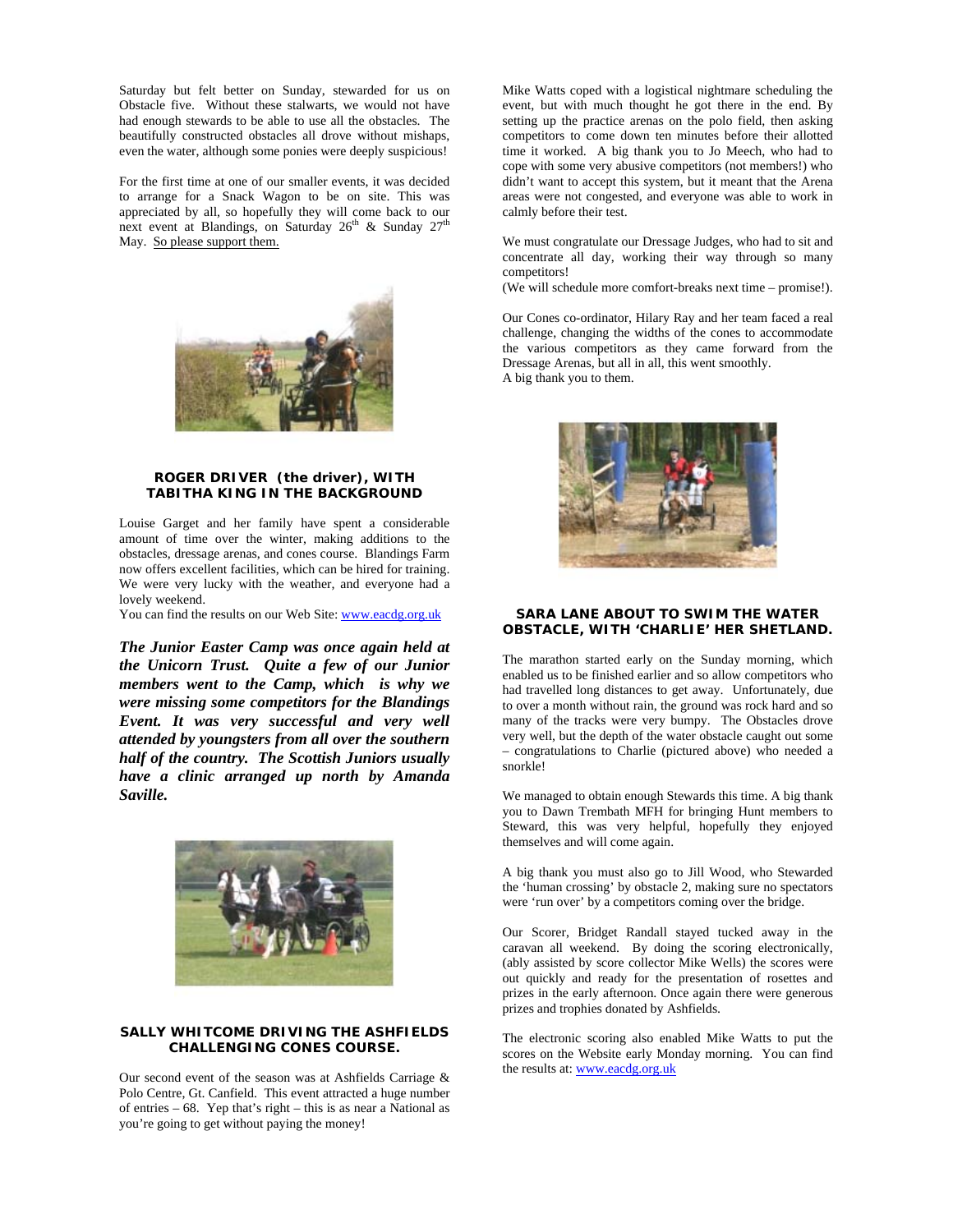

#### **ONE CAN'T MISS DEIRDRE IN THE PINK!**

## Musings of an Organiser....

Does everyone realise what is needed to run a weekend event like Ashfields?

First find your venue. Negotiate with land owners and make sure there is enough land to allow section A to be a minimum of 5 km (to a max. of 10k) then between 800m and one kilometre for the walk, a safe place (with water and shade) for the halt; then a route for section E that is one kilometre for each obstacle, minimum. (ie: We needed 7km for Ashfields). Hopefully this route will bring you to the obstacles…. and give a minimum of 300m from the last obstacle to the finish. Oh! And don't forget you need to have 200m in between each obstacle…… and the shortest possible legal driveable route through each obstacle must not be longer than 250m.

We are lucky to have the use of permanent obstacles at three of our venues, - I won't go into the amount of work designing and building these entails (as well as the expense) – even decorating them involved Wilf and Harry balancing on a fork lift truck! Didn't they all look splendid with the flowers and flags?



#### **KATIE BELL – Driving 'Cob'**

Once the course and obstacles are sorted out, you can set about finding a flat area for the cones and dressage (each arena needs nearly half an acre!); a suitable area for the lorries and trailers, a warm up area, loos, water and then, the dreaded……' Risk Assessment:'

Before each event our Safety Officer, Nigel Collins, has to spend hours and hours compiling endless sheets of paper detailing everything and anything that might happen during the weekend, and what measures will be taken to minimise risk. So if someone tells you to do up your hard hat, or not leave a bicycle lying in the grass – there's a reason. So please do it!!

Then the organiser has to find the right Judges for each class (six needed for two arenas), together with writers and arena stewards (14 in all). We are lucky that we are able to call on ridden dressage judges locally, who provide a good balance to the driving judges. With so many entries, we needed a stable manager, and were lucky to be able to call on Peter and Julie Pethybridge, who acted as stable managers, and then stewarded for the dressage.

The Judges, Stewards and Officials all need feeding and watering during the event. The Judges usually have a sit down lunch, while the others have packed lunches (both days).That's a lot of sandwiches……



**JACQUI TAKING THE 'SPLASH'** 

Prior to the event, someone has to take the entries – this year poor Jacqui had to make numerous journeys to the post office (about 5 miles + 50p parking) to collect entries that hadn't got enough postage on them, (and pay a £1 fine). If you're not sure, take it to a post office and have it weighed! You can cut down the weight by letting Jacqui know on the entry form that you will look up your times and results on the webpage. On the subject of paper – someone has to make sure there are enough dressage sheets; green cards, section cards, obstacle scoring pads, running orders, maps of the obstacles, and a map of the route. And then order sufficient rosettes for all the classes.

As well as publishing the website, and keeping it up to date, Mike Watts took on the task of scheduling both the dressage and the marathon this year. With the marathon each competitor needs to be set off at a safe interval from the previous competitor (so you can't have a 17 hh horse following a Shetland!) A nightmare which also involves an in-depth knowledge of the rules, also a knowledge of the driving ability of our competitors.



**STEPHANIE BYRNE TACKLING THE CONES COURSE.**